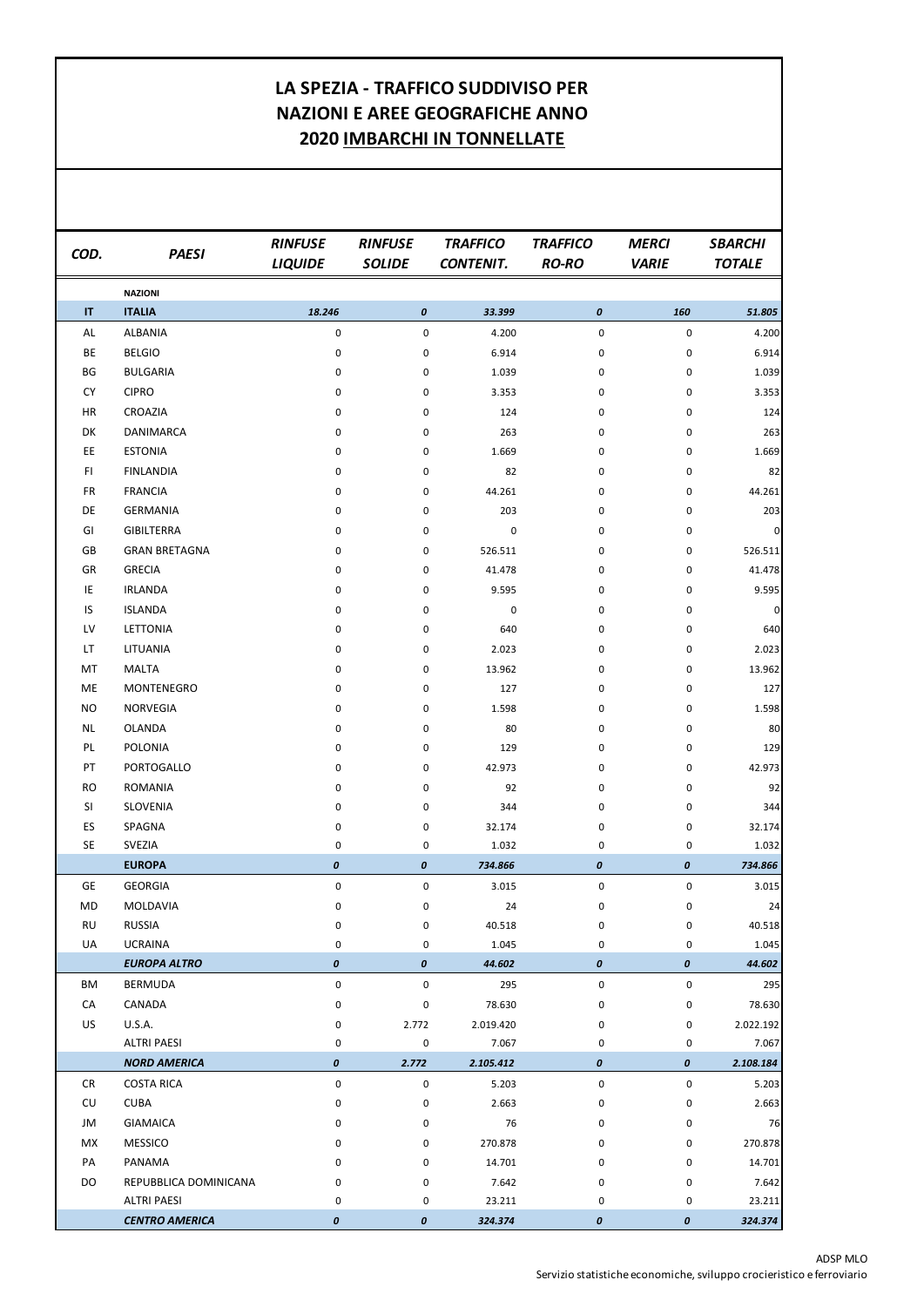## ADSP MLO

Servizio statistiche economiche, sviluppo crocieristico e ferroviario

| AR        | ARGENTINA                 | 0                  | 0                  | 10.017         | 0                | 0                | 10.017         |
|-----------|---------------------------|--------------------|--------------------|----------------|------------------|------------------|----------------|
| <b>BR</b> | <b>BRASILE</b>            | 0                  | 0                  | 7.697          | 0                | 0                | 7.697          |
| CL        | <b>CILE</b>               | 0                  | 0                  | 60.874         | 0                | 0                | 60.874         |
| COD.      | COLOMBIA                  | 0                  | 0                  | 13.985         | 0                | 0                | 13.985         |
| EC        | <b>ECUADOR</b>            | 0                  | 0                  | 14.802         |                  | 0                | 14.802         |
| PY        | PARAGUAY                  |                    |                    | 57             | 0                |                  |                |
|           |                           | 0                  | 0                  |                | 0                | 0                | 57             |
| PE        | PERU'                     | 0                  | 0                  | 19.588         | 0                | 0                | 19.588         |
| UY        | <b>URUGUAY</b>            | 0                  | 0                  | 1.175          | 0                | 0                | 1.175          |
| VE        | VENEZUELA                 | 0                  | 0                  | 4.057          | 0                | 0                | 4.057          |
|           | <b>ALTRI PAESI</b>        | 0                  | 0                  | 2.851          | 0                | 0                | 2.851          |
|           | <b>SUD AMERICA</b>        | $\pmb{o}$          | $\pmb{o}$          | 135.103        | 0                | $\pmb{o}$        | 135.103        |
| DZ        | ALGERIA                   | $\pmb{0}$          | 0                  | 260.775        | 0                | 187              | 260.962        |
| EG        | <b>EGITTO</b>             | 0                  | 0                  | 64.381         | 0                | $\pmb{0}$        | 64.381         |
| <b>LY</b> | LIBIA                     | 0                  | 0                  | 78.937         | 0                | 213              | 79.150         |
| MA        | <b>MAROCCO</b>            | 0                  | 0                  | 267.978        | 0                | 0                | 267.978        |
| <b>TN</b> | <b>TUNISIA</b>            | 0                  | 0                  | 2.661          | 0                | 0                | 2.661          |
|           | <b>NORD AFRICA</b>        | $\pmb{\mathit{0}}$ | $\pmb{o}$          | 674.732        | $\pmb{o}$        | 400              | 675.132        |
| ER        | ERITREA                   | $\pmb{0}$          | $\mathbf 0$        | $\overline{7}$ | $\pmb{0}$        | $\pmb{0}$        | 7              |
| KE        | <b>KENYA</b>              | 0                  | 0                  | 5.145          | 0                | 5                | 5.150          |
| <b>SO</b> | SOMALIA                   | 0                  | 0                  | 852            | 0                | 0                | 852            |
| ZA        | <b>SUDAFRICA</b>          | 0                  | 0                  | 96.679         | 0                | 0                | 96.679         |
| SD        | SUDAN                     | 0                  | 0                  | 3.776          | 0                | 0                | 3.776          |
|           | <b>ALTRI PAESI</b>        | 0                  | 0                  | 69.068         | 0                | 0                | 69.068         |
|           | <b>AFRICA ORIENTALE</b>   | $\pmb{\mathit{0}}$ | $\boldsymbol{o}$   | 175.527        | 0                | 5 <sup>5</sup>   | 175.532        |
| AO        | ANGOLA                    | 0                  | 0                  | 6.290          | 0                | 4.232            | 10.522         |
| CM        | CAMERUN                   | 0                  | 0                  | 2.577          | 0                | 0                | 2.577          |
| CG        | CONGO                     | 0                  | 0                  | 2.717          | 0                | 0                | 2.717          |
| CI        | <b>COSTA D'AVORIO</b>     | 0                  | 0                  | 3.295          | 0                | 0                | 3.295          |
| GM        | <b>GAMBIA</b>             | 0                  | 0                  | 658            | 0                | 0                | 658            |
| GH        | GANA                      | 0                  | 0                  | 8.371          | 0                | 0                | 8.371          |
| GN        | <b>GUINEA</b>             | 0                  | 0                  | 3.134          | 0                | 0                | 3.134          |
| <b>LR</b> | LIBERIA                   | 0                  | 0                  | 485            | 0                | 0                | 485            |
| MR        | <b>MAURITANIA</b>         | 0                  | 0                  | 35             | 0                | 0                | 35             |
| NG        | NIGERIA                   | 0                  | 0                  | 5.363          | 0                | 0                | 5.363          |
| SN        | SENEGAL                   | 0                  | 0                  | 1.237          | 0                | 0                | 1.237          |
|           | <b>ALTRI PAESI</b>        | 0                  | 0                  | 4.608          | 0                | 0                | 4.608          |
|           | <b>AFRICA OCCIDENTALE</b> | $\pmb{\mathit{0}}$ | 0                  | 38.770         | 0                | 4.232            | 43.002         |
| SA        | ARABIA SAUDITA            | $\pmb{0}$          | 0                  | 107.223        | 0                | $\pmb{0}$        | 107.223        |
| IR        | <b>IRAN</b>               | $\pmb{0}$          | 0                  | 0              | 0                | 0                | $\overline{0}$ |
| IQ        | <b>IRAQ</b>               | 0                  | 0                  | 10.421         | 0                | 0                | 10.421         |
| IL        | <b>ISRAELE</b>            |                    |                    |                |                  |                  |                |
|           |                           | 0                  | 0                  | 8.315          | 0                | 0                | 8.315          |
| OM        | <b>OMAN</b>               | 0                  | 0                  | 12.295         | 0                | 0                | 12.295         |
| QA        | QATAR                     | 0                  | 0                  | 48.074         | 0                | 0                | 48.074         |
| <b>TR</b> | <b>TURCHIA</b>            | 0                  | 0                  | 183.127        | 0                | 0                | 183.127        |
|           | <b>ALTRI PAESI</b>        | 0                  | 0                  | 147.001        | 0                | 150              | 147.151        |
|           | <b>MEDIO ORIENTE</b>      | $\pmb{\mathit{0}}$ | $\pmb{\mathit{0}}$ | 516.456        | 0                | 150              | 516.606        |
| <b>BD</b> | BANGLADESH                | $\pmb{0}$          | 0                  | 15.203         | 0                | 0                | 15.203         |
| IN        | <b>INDIA</b>              | $\pmb{0}$          | 0                  | 188.386        | 0                | 0                | 188.386        |
| PK        | PAKISTAN                  | $\pmb{0}$          | 0                  | 17.465         | 0                | 0                | 17.465         |
| LK        | SRI LANKA                 | 0                  | 0                  | 28.818         | 0                | 0                | 28.818         |
|           | <b>INDIA - PAKISTAN</b>   | $\pmb{o}$          | $\boldsymbol{0}$   | 249.872        | $\boldsymbol{o}$ | $\boldsymbol{o}$ | 249.872        |
| KH        | CAMBOGIA                  | $\pmb{0}$          | 0                  | 1.164          | 0                | 0                | 1.164          |
| CN        | <b>CINA</b>               | 0                  | 0                  | 564.056        | 0                | 0                | 564.056        |
| KR        | COREA DEL SUD             | 0                  | 0                  | 113.127        | 0                | 0                | 113.127        |
| PH        | <b>FILIPPINE</b>          | 0                  | 0                  | 83.176         | 0                | 0                | 83.176         |
| JP        | <b>GIAPPONE</b>           | 0                  | 0                  | 115.317        | 0                | 0                | 115.317        |
| ID        | <b>INDONESIA</b>          | 0                  | 0                  | 147.081        | 0                | 0                | 147.081        |
| MY        | MALAYSIA                  | 0                  | 0                  | 29.097         | 0                | 0                | 29.097         |
|           |                           |                    |                    |                |                  |                  |                |
| MM        | <b>MYANMAR</b>            | $\pmb{0}$          | 0                  | 18.458         | 0                | 0                | 18.458         |